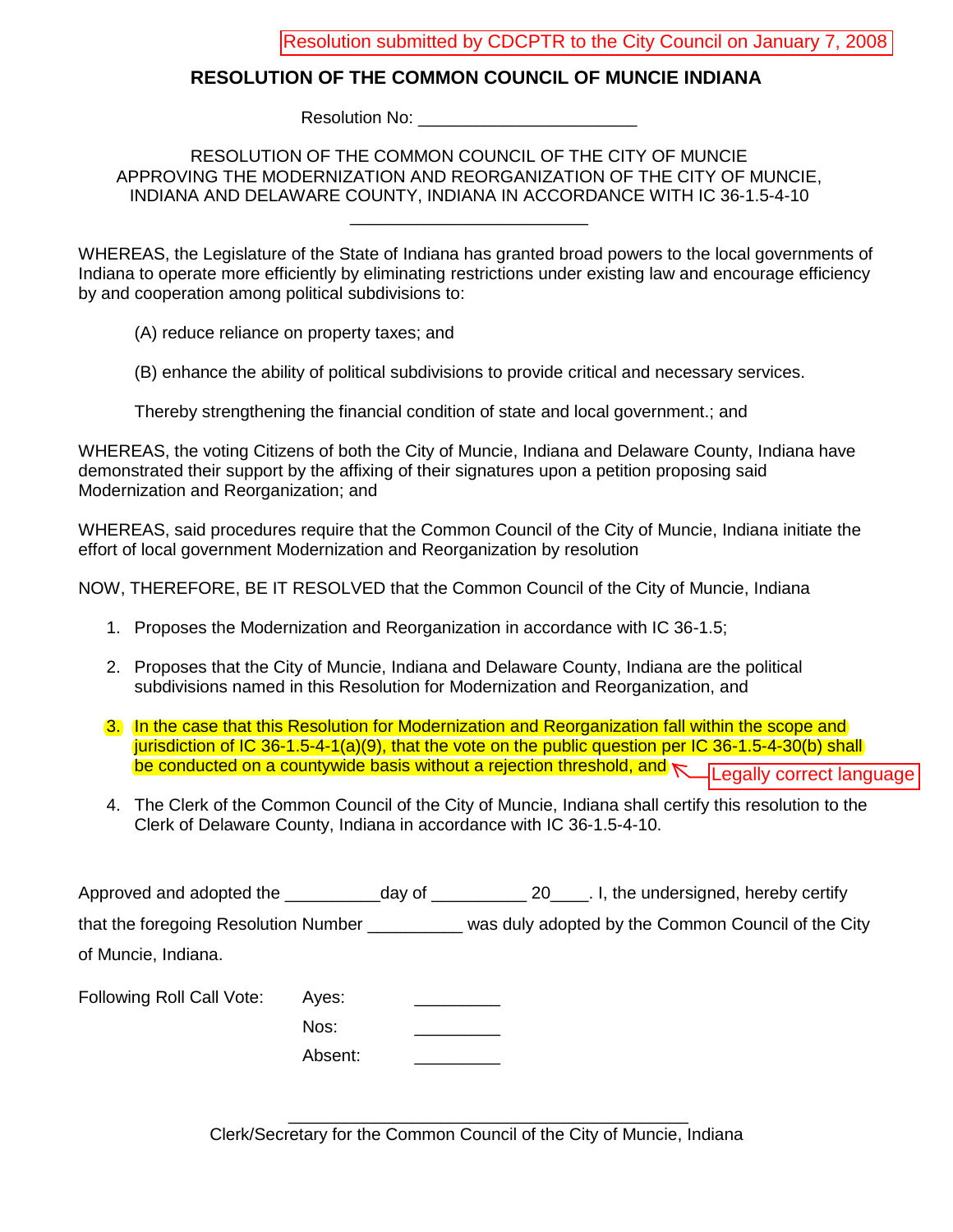COUNTERPART NO. of

## **PETITION FOR CITY OF MUNCIE, INDIANA REORGANIZATION**

1. In accordance with IC 36‐1.5‐4‐11, the petitioning voters of the City of Muncie, Indiana hereby propose that the City of Muncie, Indiana and Delaware County, Indiana political subdivisions reorganize in accordance with IC 36-1.5-4-1 (a) (9). In accordance with IC 36‐1.5‐4‐3 (2), said reorganization will involve the consolidation of Offices, Departments and Services to whatever extent the appointed Committee may identify as relevant, valid and within the scope and jurisdiction of IC 36‐1.5.

2. Once the reorganization of the City of Muncie, Indiana and Delaware County, Indiana political subdivisions is complete, the affected Offices, Departments and Services as originally organized prior to reorganization shall be abolished and cease to exist.

3. The last Delaware County, Indiana general election where ballots were cast for the Indiana Secretary of State occurred in November 2006, and there were 32,285 total votes tabulated.

4. If any part of this petition is deemed to not be in compliance with state law it does not change the intent of the petition nor the acceptance of the petition by the legislative authority.

|                  | One Registered Voter Per Number                                                                                                                                                                                                |                                              |  |
|------------------|--------------------------------------------------------------------------------------------------------------------------------------------------------------------------------------------------------------------------------|----------------------------------------------|--|
| Registered Voter | Name                                                                                                                                                                                                                           | Address of Real Property or Registered Voter |  |
|                  | 1. Signature:<br><u> 1989 - Johann Barbara, martin amerikan ba</u>                                                                                                                                                             | <b>Printed Address:</b>                      |  |
|                  | Printed:<br><u> 1980 - Jan Barbara Barbara, manazarta </u>                                                                                                                                                                     |                                              |  |
|                  | Date Signed:                                                                                                                                                                                                                   | Township:                                    |  |
|                  | 2. Signature:                                                                                                                                                                                                                  | Printed Address:                             |  |
|                  | Printed:                                                                                                                                                                                                                       |                                              |  |
|                  | Date Signed:                                                                                                                                                                                                                   | Township:                                    |  |
|                  | 3. Signature: Management Communications of the Second Second Communications of the Communications of the Communications of the Communications of the Communications of the Communications of the Communications of the Communi | <b>Printed Address:</b>                      |  |
|                  | Printed:                                                                                                                                                                                                                       |                                              |  |
|                  | Date Signed:                                                                                                                                                                                                                   | Township:                                    |  |
|                  | 4. Signature:<br><u> 1980 - Johann Barbara, martin a</u>                                                                                                                                                                       | <b>Printed Address:</b>                      |  |
|                  | Printed:                                                                                                                                                                                                                       |                                              |  |
|                  | Date Signed:                                                                                                                                                                                                                   | Township:                                    |  |
|                  | 5. Signature:                                                                                                                                                                                                                  | <b>Printed Address:</b>                      |  |
|                  | Printed:                                                                                                                                                                                                                       |                                              |  |
|                  | Date Signed:                                                                                                                                                                                                                   | Township:                                    |  |
|                  | 6. Signature:                                                                                                                                                                                                                  | <b>Printed Address:</b>                      |  |
|                  | Printed:                                                                                                                                                                                                                       |                                              |  |
|                  | Date Signed:                                                                                                                                                                                                                   | Township:                                    |  |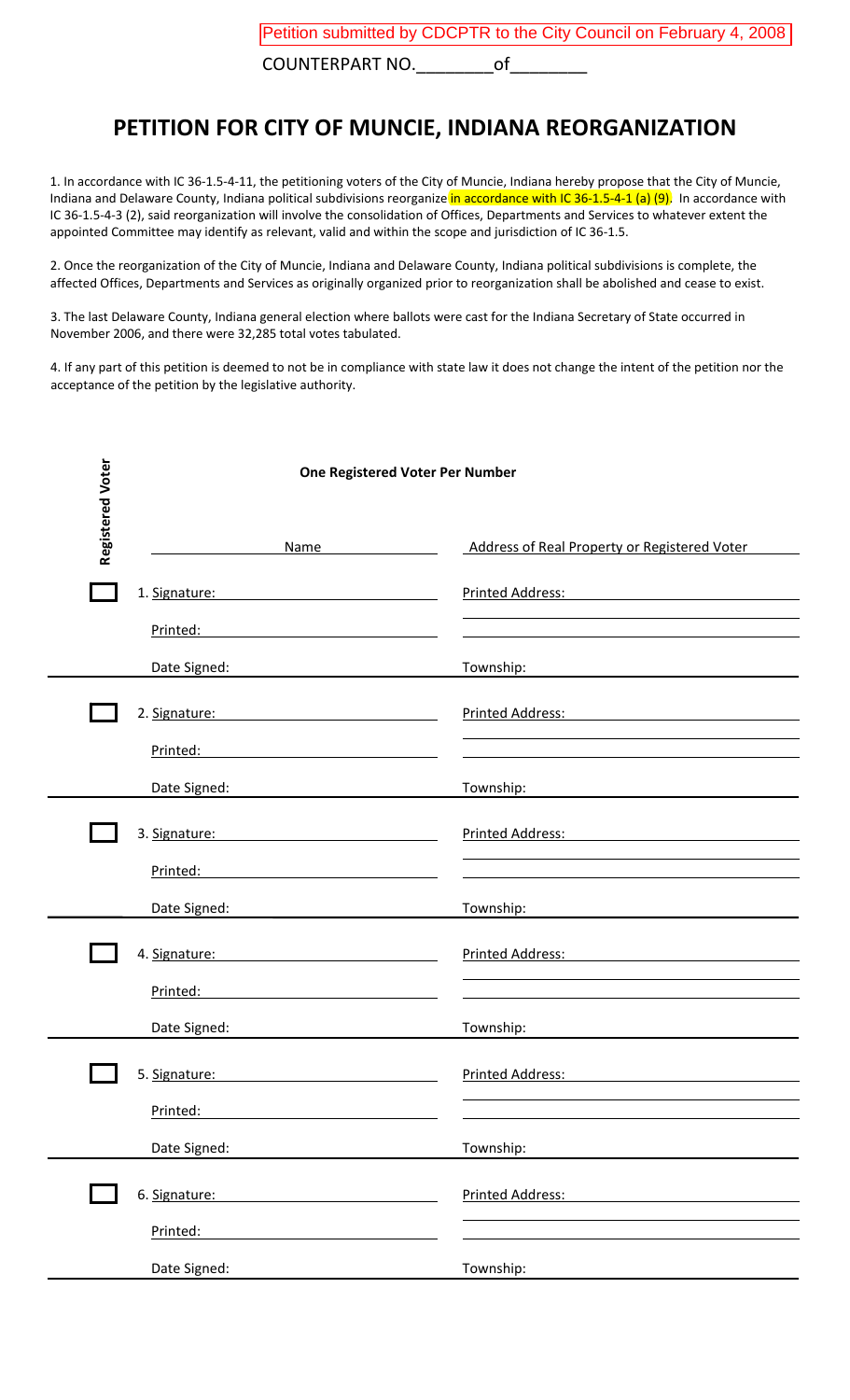### Resolution introduced by the City Council on February 4, 2008 and tabled

#### **RESOLUTION OF THE COMMON COUNCIL OF MUNCIE INDIANA** Resolution No: RESOLUTION OF THE COMMON COUNCIL OF THE CITY OF MUNCIE

APPROVING THE MODERNIZATION AND REORGANIZATION OF THE CITY OF MUNCIE, INDIANA AND DELAWARE COUNTY, INDIANA IN ACCORDANCE WITH IC 36-1.5-4-10

\_\_\_\_\_\_\_\_\_\_\_\_\_\_\_\_\_\_\_\_\_\_\_\_\_

WHEREAS, the Legislature of the State of Indiana has granted broad powers to the local governments of Indiana to operate more efficiently by eliminating restrictions under existing law and encourage efficiency by and cooperation among political subdivisions to:

(A) reduce reliance on property taxes; and

(B) enhance the ability of political subdivisions to provide critical and necessary services. Thereby strengthening the financial condition of state and local government.; and

WHEREAS, the voting Citizens of both the City of Muncie, Indiana and Delaware County, Indiana have demonstrated their support by the affixing of their signatures upon a petition proposing said Modernization and Reorganization; and

WHEREAS, said procedures require that the Common Council of the City of Muncie, Indiana initiate the effort of local government Modernization and Reorganization by resolution

NOW, THEREFORE, BE IT RESOLVED that the Common Council of the City of Muncie, Indiana

1. Proposes the Modernization and Reorganization in accordance with IC 36-1.5;

2. Proposes that the City of Muncie, Indiana and Delaware County, Indiana are the political subdivisions named in this Resolution for Modernization and Reorganization, and

3. In the case that this Resolution for Modernization and Reorganization fall within the scope and jurisdiction of IC 36-1.5-4-1(a)(9), that the vote on the public question per IC 36-1.5-4-30(b) shall be conducted on a countywide basis without a rejection threshold, and Legally correct language

4. The Clerk of the Common Council of the City of Muncie, Indiana shall certify this resolution to the Clerk of Delaware County, Indiana in accordance with IC 36-1.5-4-10.

|                      |  | Yeas Nays Abstained | Absent |
|----------------------|--|---------------------|--------|
| Sam Marshall         |  |                     |        |
| <b>Mark Conatser</b> |  |                     |        |
| Mary Jo Barton       |  |                     |        |
| <b>Brad Polk</b>     |  |                     |        |
| Jerry Dishman        |  |                     |        |
| Monte Murphy         |  |                     |        |
| Linda Gregory        |  |                     |        |
| Mike King            |  |                     |        |
| <b>Alison Quirk</b>  |  |                     |        |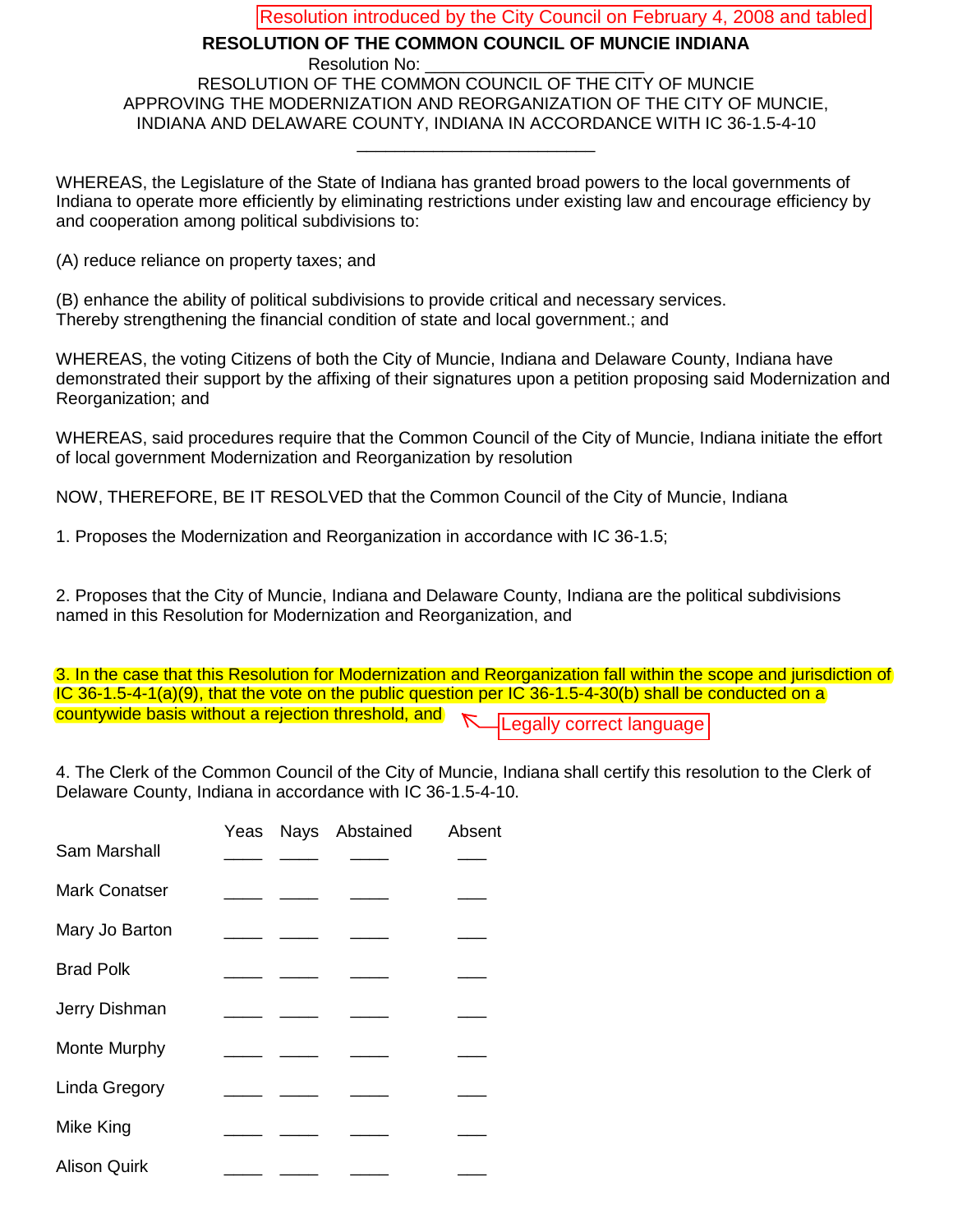| Passed by the Common Council of the City of Muncie, Indiana, this | day of |
|-------------------------------------------------------------------|--------|
| 200.                                                              |        |

 $\frac{1}{2}$  ,  $\frac{1}{2}$  ,  $\frac{1}{2}$  ,  $\frac{1}{2}$  ,  $\frac{1}{2}$  ,  $\frac{1}{2}$  ,  $\frac{1}{2}$  ,  $\frac{1}{2}$  ,  $\frac{1}{2}$  ,  $\frac{1}{2}$  ,  $\frac{1}{2}$  ,  $\frac{1}{2}$  ,  $\frac{1}{2}$  ,  $\frac{1}{2}$  ,  $\frac{1}{2}$  ,  $\frac{1}{2}$  ,  $\frac{1}{2}$  ,  $\frac{1}{2}$  ,  $\frac{1$  President City Council, City of Muncie Presented by me to the Mayor for her approval, this \_\_\_\_\_\_\_\_ day of \_\_\_\_\_\_\_\_\_\_\_\_\_\_\_\_\_\_\_\_200\_.

 $\frac{1}{2}$  ,  $\frac{1}{2}$  ,  $\frac{1}{2}$  ,  $\frac{1}{2}$  ,  $\frac{1}{2}$  ,  $\frac{1}{2}$  ,  $\frac{1}{2}$  ,  $\frac{1}{2}$  ,  $\frac{1}{2}$  ,  $\frac{1}{2}$  ,  $\frac{1}{2}$  ,  $\frac{1}{2}$  ,  $\frac{1}{2}$  ,  $\frac{1}{2}$  ,  $\frac{1}{2}$  ,  $\frac{1}{2}$  ,  $\frac{1}{2}$  ,  $\frac{1}{2}$  ,  $\frac{1$  Phyllis Reagon, City Clerk, City of Muncie

The above resolution is approved (vetoed) by me this \_\_\_\_\_\_\_ day of \_\_\_\_\_\_\_\_\_\_\_\_\_\_\_\_\_\_\_\_200\_.

 $\frac{1}{2}$  ,  $\frac{1}{2}$  ,  $\frac{1}{2}$  ,  $\frac{1}{2}$  ,  $\frac{1}{2}$  ,  $\frac{1}{2}$  ,  $\frac{1}{2}$  ,  $\frac{1}{2}$  ,  $\frac{1}{2}$  ,  $\frac{1}{2}$  ,  $\frac{1}{2}$  ,  $\frac{1}{2}$  ,  $\frac{1}{2}$  ,  $\frac{1}{2}$  ,  $\frac{1}{2}$  ,  $\frac{1}{2}$  ,  $\frac{1}{2}$  ,  $\frac{1}{2}$  ,  $\frac{1$ Sharon McShurley Mayor, City of Muncie

ATTEST:

Phyllis Reagon, City Clerk

This Resolution is proposed by \_\_\_\_\_\_\_\_\_\_\_\_\_\_\_\_\_\_\_\_\_\_\_\_\_\_\_

\_\_\_\_\_\_\_\_\_\_\_\_\_\_\_\_\_\_\_\_\_\_\_\_\_\_

Council Member

This Resolution is approved in form by \_\_\_\_\_\_\_\_\_\_\_\_\_\_\_\_\_\_\_\_\_\_\_\_\_\_\_\_\_\_\_

Legal Counsel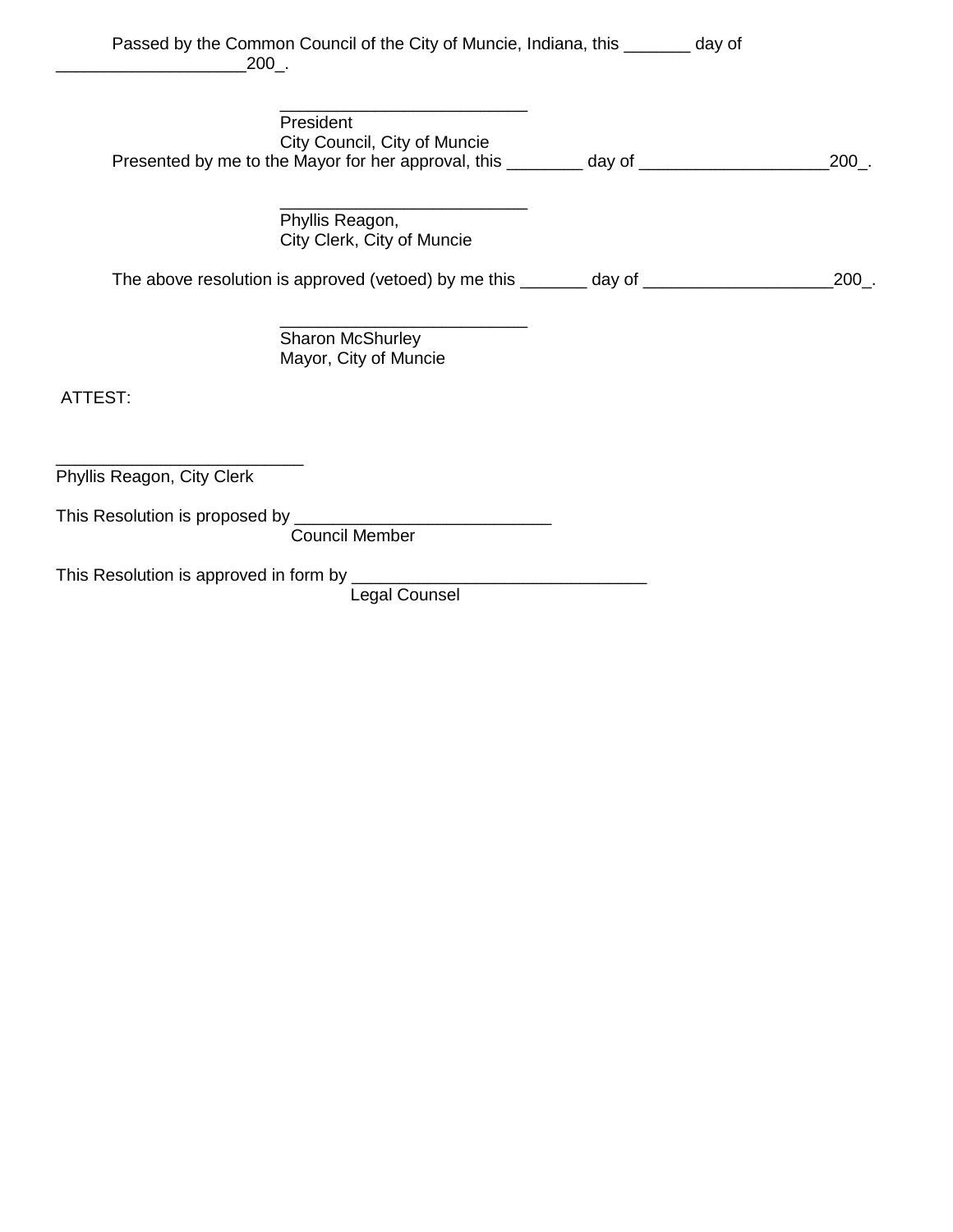Resolution adopted by the City Council on March 3, 2008

# AMENDED RESOLUTION OF THE COMMON COUNCIL OF MUNCIE INDIANA

## Resolution No. 4-08, As Amended

## RESOLUTION OF THE COMMON COUNCIL OF THE CITY OF MUNCIE MEET AND DISCUSS THE MODERNIZATION AND POSSIBLE REORGANIZATION OF THE CITY OF MUNCIE, INDIANA, AND DELAWARE COUNTY, INDIANA, IN ACCORDANCE WITH IC 36-1.5-4-1, et seq.

WHEREAS, the Legislature of the State of Indiana has granted broad powers to the local governments of Indiana to operate more efficiently by eliminating restrictions under existing law and encourage efficiency by and cooperation among political subdivisions to:

- (A) Reduce reliance on property taxes; and
- (B) Enhance the ability of political subdivisions to provide critical and necessary services.

WHEREAS, said procedures allows the Common Council of the City of Muncie, Indiana, to initiate the effort of local government Modernization and Reorganization by resolution.

WHEREAS, in response to this resolution, the legislative branch of Delaware County may adopt a Resolution declining to participate, adopt a substantially identical Resolution agreeing to participate, or may adopt a Resolution that differs with this proposed approach.

NOW, THEREFORE, BE IT RESOLVED that the Common Council of the City of Muncie, Indiana, hereby:

- 1. Proposes the possible modernization and possible reorganization in accordance with IC  $36-1.5-4-1$ , et seq.;
- 2. Proposes that the City of Muncie, Indiana, by and through designated members of its Common Council and its Executive and Delaware County, Indiana, shall meet together to consider modernization and possible reorganization, and
- 3. Proposes that in meeting and considering possible modernization and possible consolidation, the City of Muncie and Delaware County, Indiana, shall also consider whether a vote on such public question be conducted without or with a rejection threshold.

Required legal language reworded in adopted Resolution